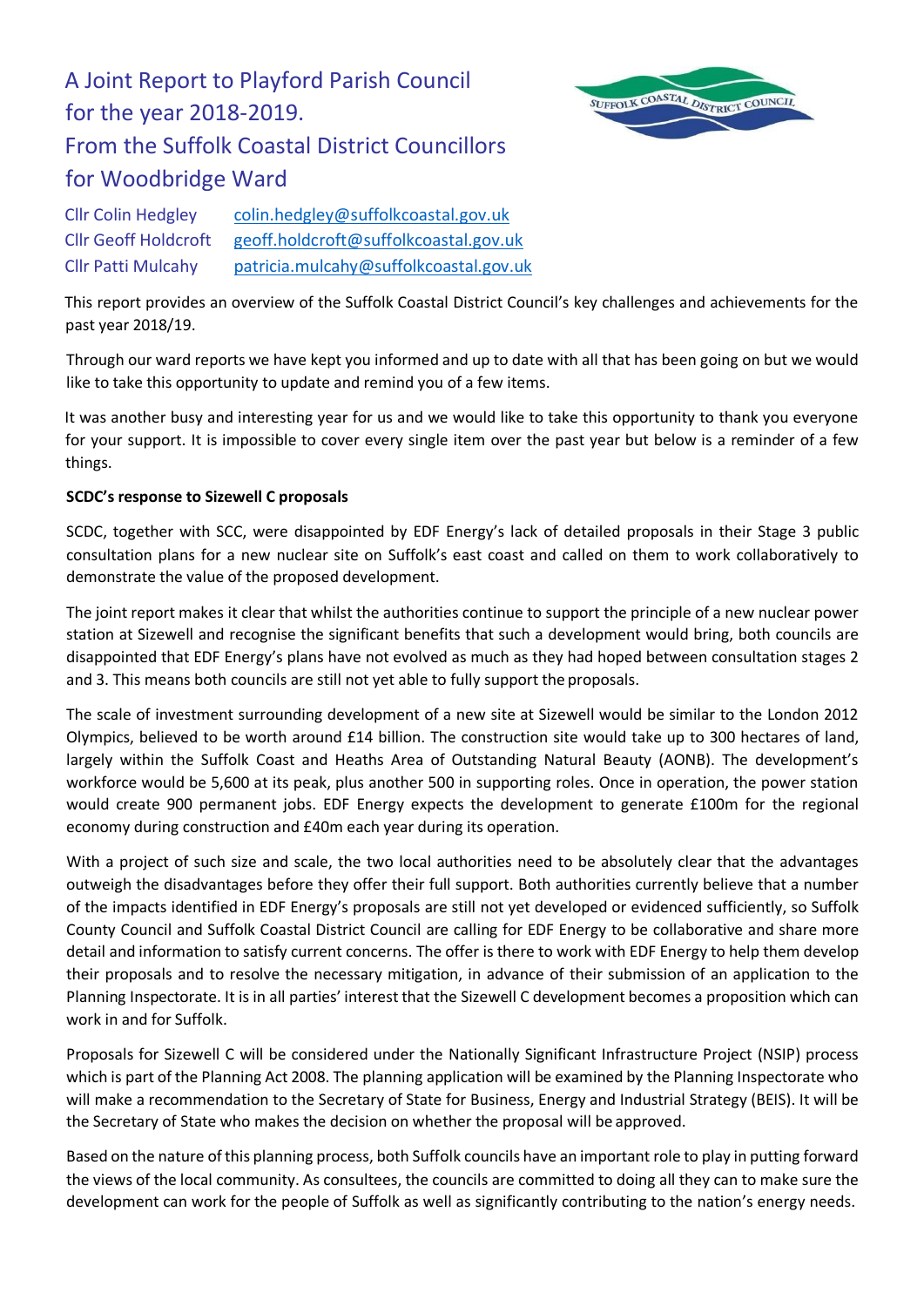There will also be a key role for the councils in providing a Local Impact Report for the examination of the application by the Planning Inspectorate. The new East Suffolk Council, will, as local planning authority, be responsible for discharging the requirements (planning conditions) on the Development Consent Order and be responsible for the monitoring and enforcement of any DCO made.

## SCDC's response to Scottish Power Renewables proposals

SCDC, along with SCC, raised serious concerns around plans for windfarm projects proposed by Scottish Power Renewables, and the lack of coordination with other energy projects proposed on the coast. The authorities continued to support the principle of offshore wind to reduce carbon emissions and provide significant economic benefits in the county and the UK, but have made it clear that this should not be achieved at any cost to Suffolk.

Reports, jointly written and were presented at each authority's Cabinet meetings, in response to ScottishPower Renewables proposals for the East Anglia Offshore Windfarms One (North) and Two. They contain recommendations of co-ordinated actions to protect Suffolk's coastline.

The reports contain over 100 points, covering a wide range of concerns about the East Anglia Offshore Windfarms One (North) and Two. These range from the impact on our land and seascapes, to the Government's role in managing a variety of projects on Suffolk's coast.

## Film industry generates £3.8 million for Suffolk's economy

Suffolk's economy has benefitted from at least £3.8 million of additional investment because of work to attract film makers to the county. Screen Suffolk, an organisation set up in 2016 by councils in the county and funded by the Suffolk Public Sector Leaders group, actively markets hundreds of Suffolk locations to the filmmaking industry, as well as connecting them to local crews, hotels and restaurants and film services.

## Suffolk to host opening stage of 2019 Women's Tour

Following the success of the OVO Energy Tour of Britain last year, east Suffolk once again welcomed the OVO Energy Women's Tour which kicked off from Framlingham and finished in Southwold, taking in many parts of our wonderful district, cycling has grown in popularity and has become a well-loved sport in this part of the world

Suffolk will host the opening stage of the 2019 OVO Energy Women's Tour on Monday 10 June, marking the fifth time that the race has visited the county. The county also becomes the first venue to be confirmed for the 2020 edition of the race, with the news that Suffolk County Council and the East Suffolk councils will partner with event organisers Sweet Spot Group in a two-year deal to bring the UCI Women's World Tour event to the county in both 2019 and 2020.

We are delighted to welcome the OVO Energy Women's Tour back to Suffolk for a fifth year, and our fourth time of hosting the Grand Depart. The Women's Tour and events like it all contribute to our ambition to make Suffolk England's most active county. We hope that this year's race inspires even more people to take up cycling and take part in the wide range of events Suffolk has to offer, such as Women on Wheels as part of an active and healthy lifestyle. It is always a much-celebrated event in Suffolk's Sporting Calendar, greatly enjoyed by local communities.

#### Top food safety ratings for local businesses

More East Suffolk businesses have been awarded a Food Hygiene Rating of 5 - the highest level possible.

Inspections by Suffolk Coastal and Waveney District Council's Food and Safety Team between September and December 2018 saw over 220 local businesses receiving Food Hygiene Rating Scheme (FHRS) ratings of '5/very good', highlighting their dedication to hygiene and excellent approach to food safety. The Food Hygiene Rating Scheme (FHRS) helps customers make an informed choice about where to eat by highlighting restaurants, pubs and cafés with excellent food hygiene. Food businesses can display their black and green FHRS sticker advertising their current food safety rating, which gives customers an immediate insight into the kitchen and shows how seriously the business takes food hygiene.

Customers are encouraged to check food hygiene ratings when choosing where to eat by looking for the FHRS sticker before ordering food. The ratings of over 440,000 food businesses can also be checked online. To help businesses ensure that employees are appropriately trained, Suffolk Coastal and Waveney District Councils jointly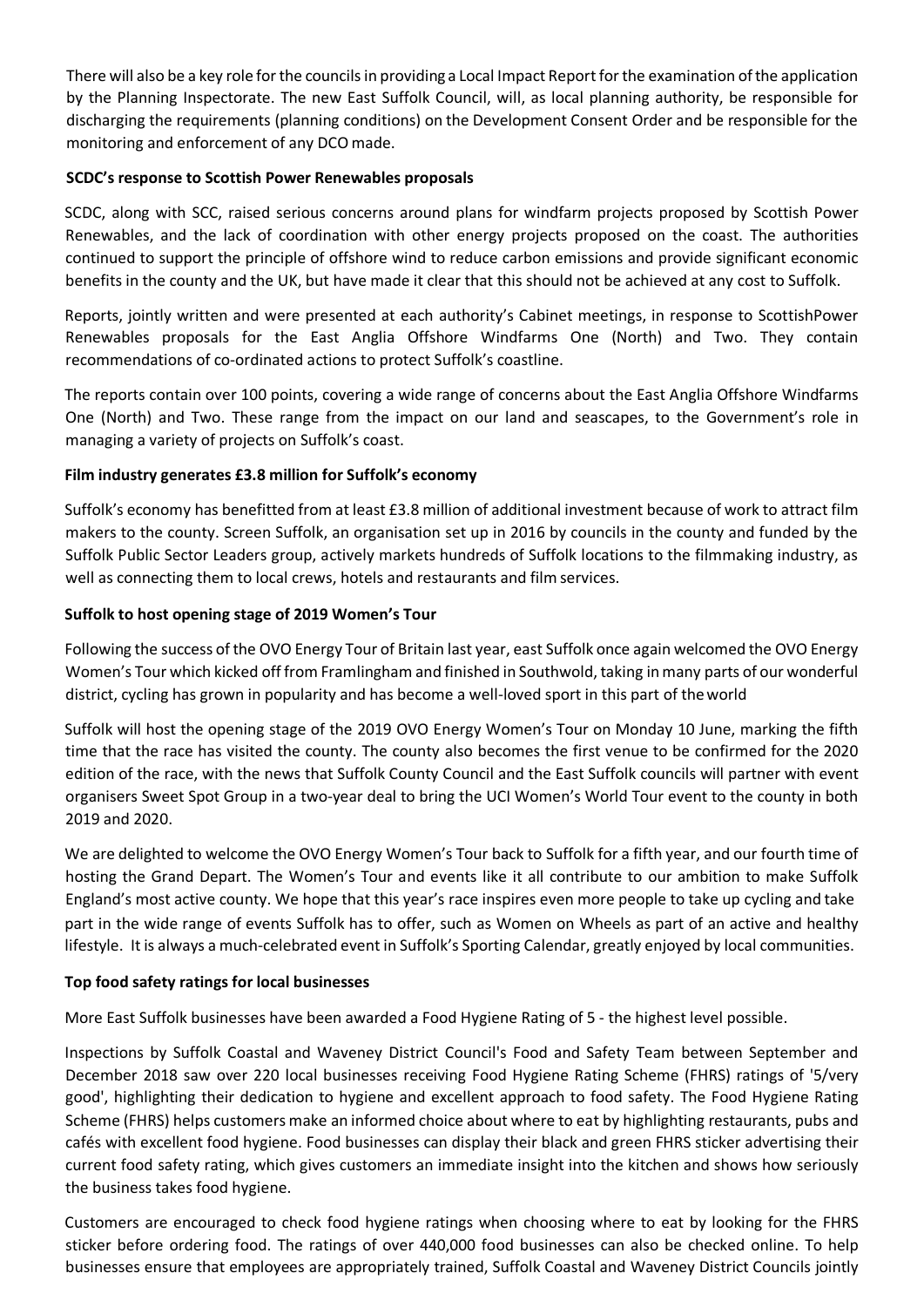ran a nationally recognised training course, the Level 2 Award in Food Safety in Catering.

## Helping hospital patients to get home

Suffolk Coastal District Council has received £87,000 in funding to support the 'Stepping Home' project. Stepping Home is a partnership project between the East Suffolk councils, Ipswich Borough Council, Suffolk County Council, Mid Suffolk and Babergh District Councils, East Suffolk and North Essex NHS Foundation Trust, Orwell Housing, British Red Cross and Lofty Heights and is supported by the Ipswich and East Suffolk Clinical Commissioning Group's Transformation Fund, which encourages groups in Suffolk to 'think outside the box' to find ways to reduce pressure on the health system in the county.

Working through Ipswich Hospital, officers from the Council's Warm Homes Healthy People team discovered patients are often unable to be discharged once medically fit due to their housing (known as a Delayed Transfer of Care, or DTOC). The patient could be awaiting adaptations such as a stair lift or ramps, a declutter, a home repair after a minor fire, flood or other reasons.

When a patient is medically fit, a hospital environment is not a suitable location. In a ward setting, they are at risk of infection, deconditioning, and being de-skilled. It is not uncommon for patients to be 'stuck' and unable to return home for several days or sometimes weeks and this also uses a bed which could be used by another patient.

## Communities benefit from new developments

Local communities in east Suffolk are seeing the benefit from new developments happening across the District. Since the Community Infrastructure Levy (CIL) scheme was introduced in east Suffolk, over £4.5 million has been collected from commenced and completed developments. Of this, over £2.1 million has already been distributed or earmarked to help deliver infrastructure projects to facilitate growth currently taking place across the District. In most circumstances it replaces or complements the traditional Section 106 process of securing developer contributions towards infrastructure.

Parish and Town Councils receive 15% of CIL funds which are collected from development in their area. A further 10% is available to the councils which have introduced the Neighbourhood Plan. So separately, a total of just over £700,000 has been paid to Parish and Town Councils in east Suffolk.

Locally the Jetty Lane Project was awarded £188,800 CIL funding by SCDC's Cabinet this past year.

## Boost for local communities

Local community groups have so far received a funding boost of over £126,000 this year - thanks to SCDC's Enabling Communities Budget (ECB) was set up in December 2013 to support local projects and activities which benefit those living in the district. The budget has supported everything from new play areas, improvements to community buildings, charities that help the members of our communities, sports clubs and activities which cater to all ages. (see above)

One of the key priorities in our Business Plan is enabling communities to develop and deliver worthwhile schemes and projects to local people. This funding is an important contribution to that ambition. The scheme ensures that we are able to support the breadth of our district, including younger and older people, and get behind projects and activities that benefit our communities, protects our heritage and teaches crucial life skills.

From our local Enabling Communities Budgets we have helped various groups and projects throughout the year;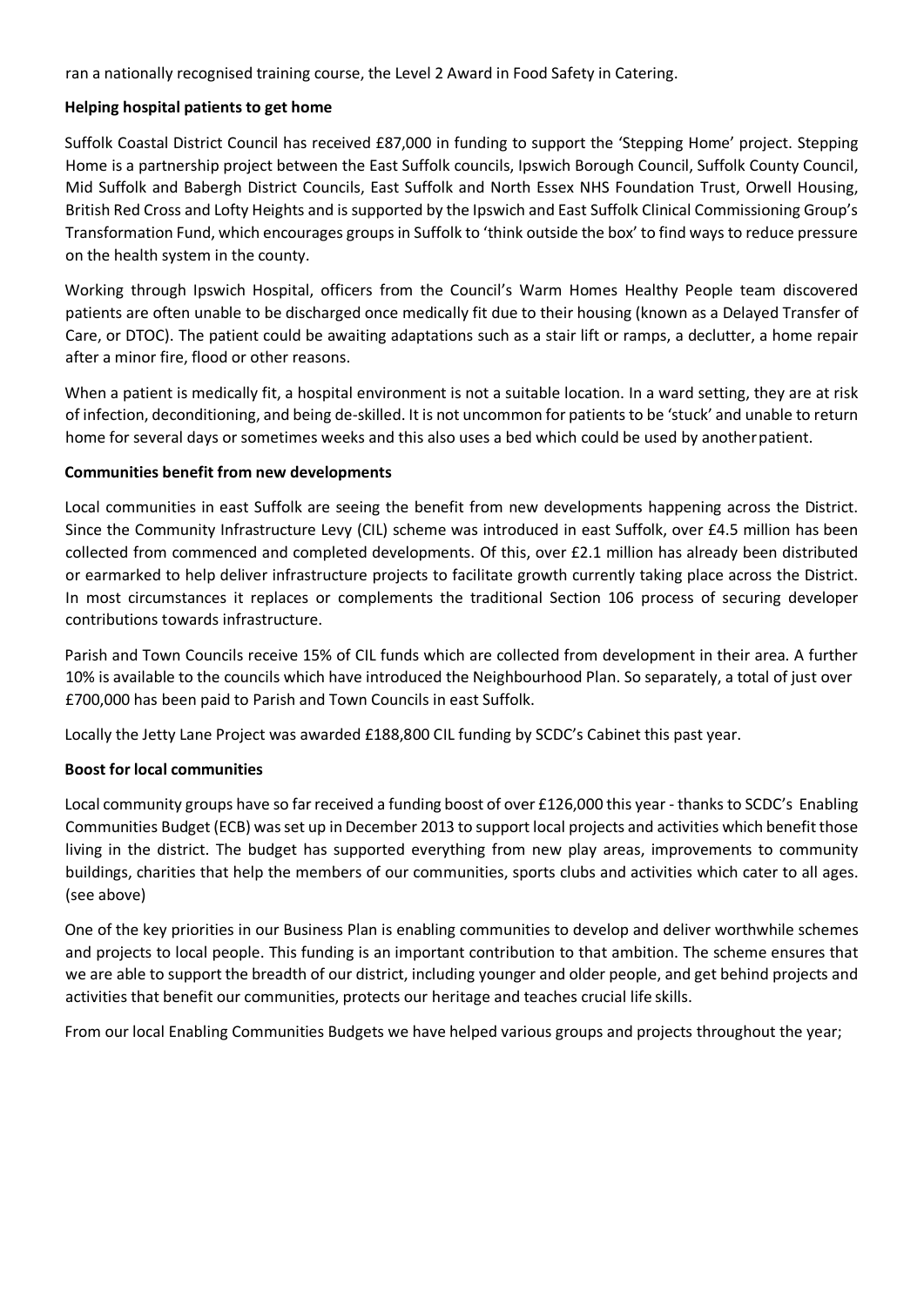## Geoff Holdcroft

| <b>Bealings</b><br>Community<br>Hub | Funding towards updating the heating at the community hub                                                                                                                      | 1000   |
|-------------------------------------|--------------------------------------------------------------------------------------------------------------------------------------------------------------------------------|--------|
| Just 42                             | To purchase drug boxes to raise awareness of substance misuse at<br>events                                                                                                     | 565    |
| Woodbridge<br>The<br>Memory Bike    | To help fund towards the hire of trishaw/bike for a year                                                                                                                       | 1500   |
| Friends of St Mary's<br>School      | To help fund for two after school clubs. 1) to purchase garden<br>equipment and 2) to purchase equipment for a after school Lego club<br>to enhance the children's STEM skills | 382.85 |
| Maritime Woodbridge                 | To help fund towards the Maritime Woodbridge Festival                                                                                                                          | 287    |
| Deben Swimming Club                 | To fund towards starting blocks at the club                                                                                                                                    | 2500   |

# Colin Hedgley

| <b>Bealings</b><br>Community<br><b>Hub</b> | Funding towards updating the heating at the community hub | 3500 |
|--------------------------------------------|-----------------------------------------------------------|------|
| Bealings Youth Action<br>Theatre           | Funding to upgrade the theatres lighting system           | 1000 |
| Deben Swimming Club                        | To fund towards starting blocks at the club               | 2000 |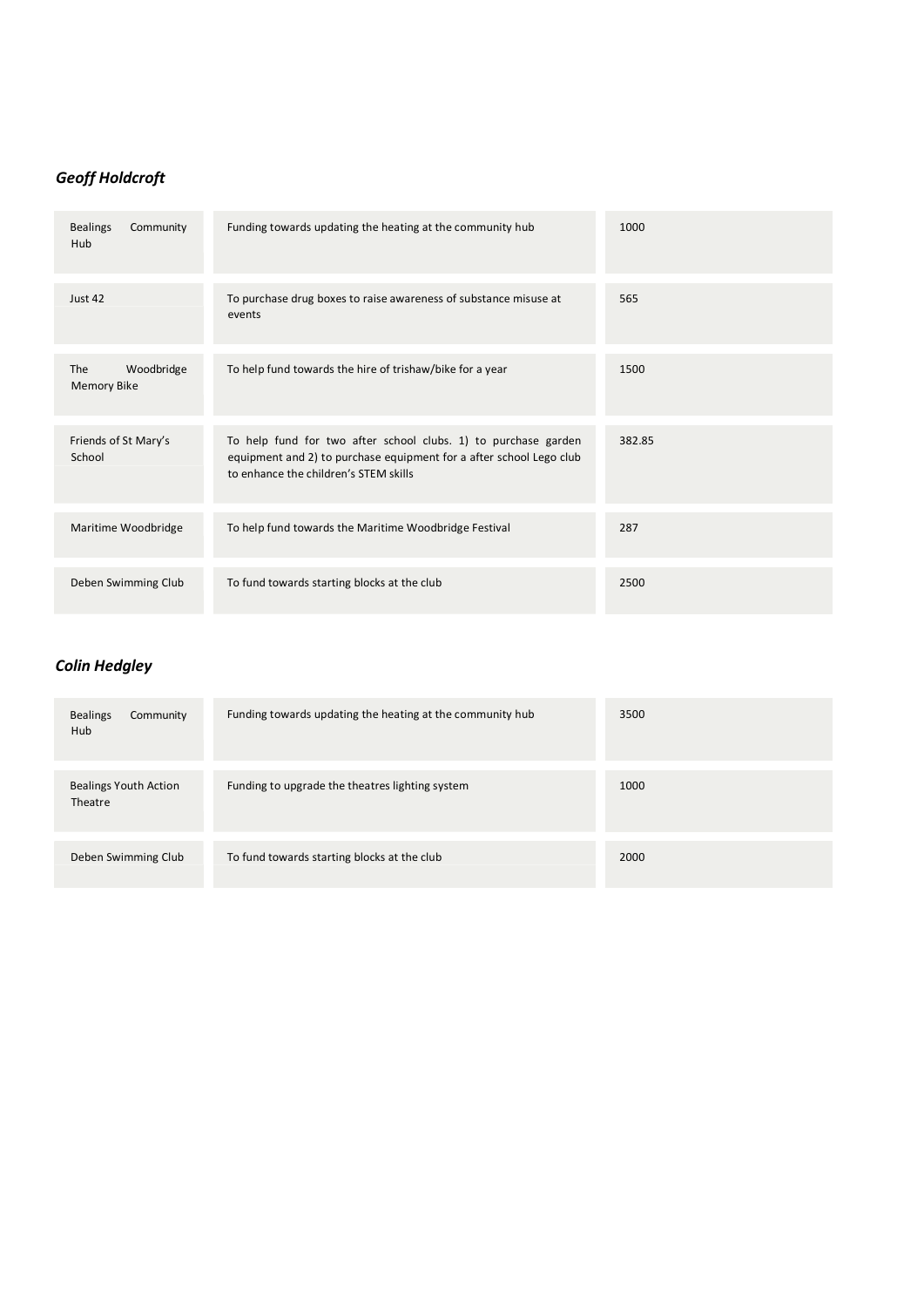#### Patti Mulcahy

| <b>Aspect Living</b>                | To purchase a vehicle to enable a 20% increase in vulnerable people<br>having access to nutritious meals                                                                       | 1000   |
|-------------------------------------|--------------------------------------------------------------------------------------------------------------------------------------------------------------------------------|--------|
| <b>Bealings</b><br>Community<br>Hub | Funding towards updating the heating at the community hub                                                                                                                      | 1000   |
| Friends of St Mary's<br>School      | To help fund for two after school clubs. 1) to purchase garden<br>equipment and 2) to purchase equipment for a after school Lego club<br>to enhance the children's STEM skills | 382.85 |
| Woodbridge<br>Town<br>Council       | To help fund towards a street party in Peterhouse Crescent Green in<br>September. This is to engage with the local residents and families.                                     | 300    |
| Deben Swimming Club                 | To fund towards starting blocks at the club                                                                                                                                    | 2000   |

#### Photo competition winners announced

The winners of the second East Suffolk Photo Competition have been announced by Suffolk Coastal and Waveney District Councils.

The five-week long competition, which ran during August and early September, invited amateur and professional photographers to submit their photos to the Councils under four categories; living in East Suffolk, working in East Suffolk, explore East Suffolk and under 16s.

In November, the entries were judged and we were once again overwhelmed by the amount and the quality of the entries, which all highlight the beauty of East Suffolk. It was incredibly difficult to choose between them all however we feel that the chosen winners really captured the spirit of the area. Thank you to everyone that took part.

#### Dog owners are reminded to clear up after their pets!

Our district is a really dog friendly place and we know that most dog owners are responsible and clear up after their pets. There are a small number of inconsiderate people who feel the rules do not apply to them, but there is absolutely no excuse for failing to clear up after your dog. We want to ensure that all public areas are safe for everyone to enjoy and will not hesitate to take action against anyone who is found responsible for despoiling our environment. The council introduced Public Space Protection Orders in January 2018 to tackle dog fouling across the district. Failure to clear up after a dog in your control could result in a fixed penalty notice of £80 being issued. Failure to pay the fixed penalty notice may lead to prosecution and a potential maximum fine of £1000. Suffolk Coastal has a statutory duty to keep public land clear of litter and refuse, including dog fouling and will take action against irresponsible individuals who fail to clear up after their dogs within a restricted area. Not only is dog fouling highly unpleasant, it is also a hazard to health.

#### Suffolk Coastal Steps in to Buy Strategic Leiston Property

Suffolk Coastal District Council has stepped in to buy a strategically significant parcel of property in central Leiston – to safeguard the local Neighbourhood Plan. The property, just off Leiston's High Street, was due to come up for sale at auction. However, the site is integral to the delivery of the Leiston Neighbourhood Plan's 'vision' to revitalise the town centre, by creating a new 'hub' made up of community, commercial and residential uses. While the 'vision' to revitalise Leiston town centre does face some challenges, it is still being actively promoted and pursued by Leiston Town Council and ourselves. If the site had been sold to an owner, who was not willing to cooperate in the delivery of this vision, it would obviously have made any further progress on this initiative impossible. So, Suffolk Coastal stepped in to buy the land and safe guard these aspirations for the future.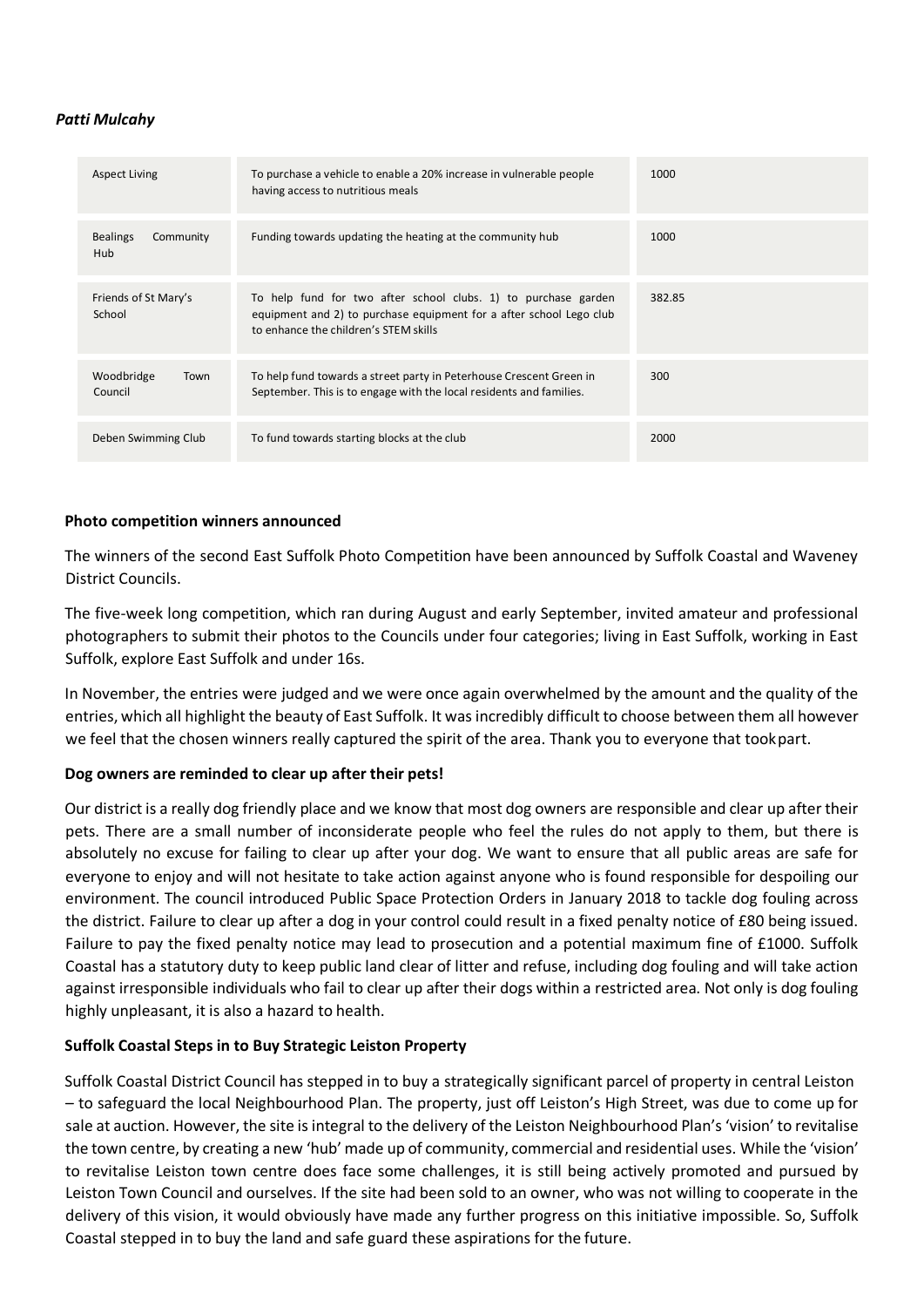#### Free parking at festive events

People attending festive events across east Suffolk enjoyed free parking in council-owned car parks at set times on selected dates. Suffolk Coastal and Waveney District Councils once again supported local communities by offering free use of council-owned car parks to support Christmas events in the district.

Town and parish councils were also offered two sessions of 2-hours free parking slots on dates and times of their choosing - to be used to bolster festive events, such as late-night shopping, taking place in the run up to Christmas.

## Celebrated our apprentices

The East Suffolk Councils of Suffolk Coastal and Waveney have welcomed just shy of 100 apprentices to the organisation in six years and they recently celebrated the achievements of the latest 'in-take' with a special graduation ceremony. Working with the training provider, Nova Training, 14 young people completed their apprenticeship in 2018, with 10 now in full time roles within east Suffolk. This brings to 61 the number of people currently with the councils in either current apprenticeship roles or either permanent or fixed-term positions. Many have also gone on to get higher level qualifications – in Housing, Customer Services and leadership and management and the current crop have worked across a variety of teams – from Planning and Coastal Management to Communities, HR and IT.

## Suffolk wins praise at the national Community Energy Awards 2018

The Suffolk Climate Change Partnership has received a national award for supporting local communities to be more energy efficient. An expert panel of judges awarded the Local Authority Award to the Partnership for its close working with local organisations.

This includes exploring how organisations can be more energy efficient, helping to source funding, producing a community energy toolkit, providing technical support and investing in energy efficiency installations. In addition, over 120 community buildings have received in-depth advice and support to be more energy efficient.

The Suffolk Climate Change Partnership is a collaboration of Suffolk County Council, all Suffolk's borough and district councils and The Environment Agency. It supports the county's communities, businesses and residents to reduce carbon emissions, realise the economic benefits of reducing energy consumption and adapt to the future impacts of climate change. Its work has brought in significant amounts of external funding to Suffolk, running highlysuccessful projects for its customers.

## Services of Remembrance across East Suffolk

Commemorations marking the centenary of the end of the First World War will took place across East Suffolk on and around 11 November. We helped to support people who want to commemorate the 100th anniversary of Armistice Day, Suffolk Coastal and Waveney District Councils by offering free parking at every council-owned car park across Suffolk Coastal and Waveney for the entire day.

## Crucial Crew helps children keep safe

Children in Suffolk Coastal were invited to learn more about safety in a fun and engaging environment. Crucial Crew taught year 6 pupils  $(10 - 11$  years) about staying safe in their everyday life.

Organised by Suffolk Coastal District Council and the Suffolk Coastal Rotary Clubs, Crucial Crew is supported by a number of partnership agencies including Suffolk Police, Suffolk Fire & Rescue Service, East Suffolk Communities Team, Suffolk County Council, Turning Point, Make a Chance Team and Onelife Suffolk, with funding raised by the Rotary District clubs.

It teaches children how to tackle the personal dangers they face and helps to prevent them from becoming involved in crime. The scheme raises their awareness in a fun and effective way so that they may be better equipped to increase their own and others safety.

#### Honour Run 2018 success

The first ever Honour Run proved to be a great success when it took place in October in Rendlesham Forest. Around 250 walkers, joggers and runners of all ages took part in the run and raised a total of £2,600 for the Suffolk British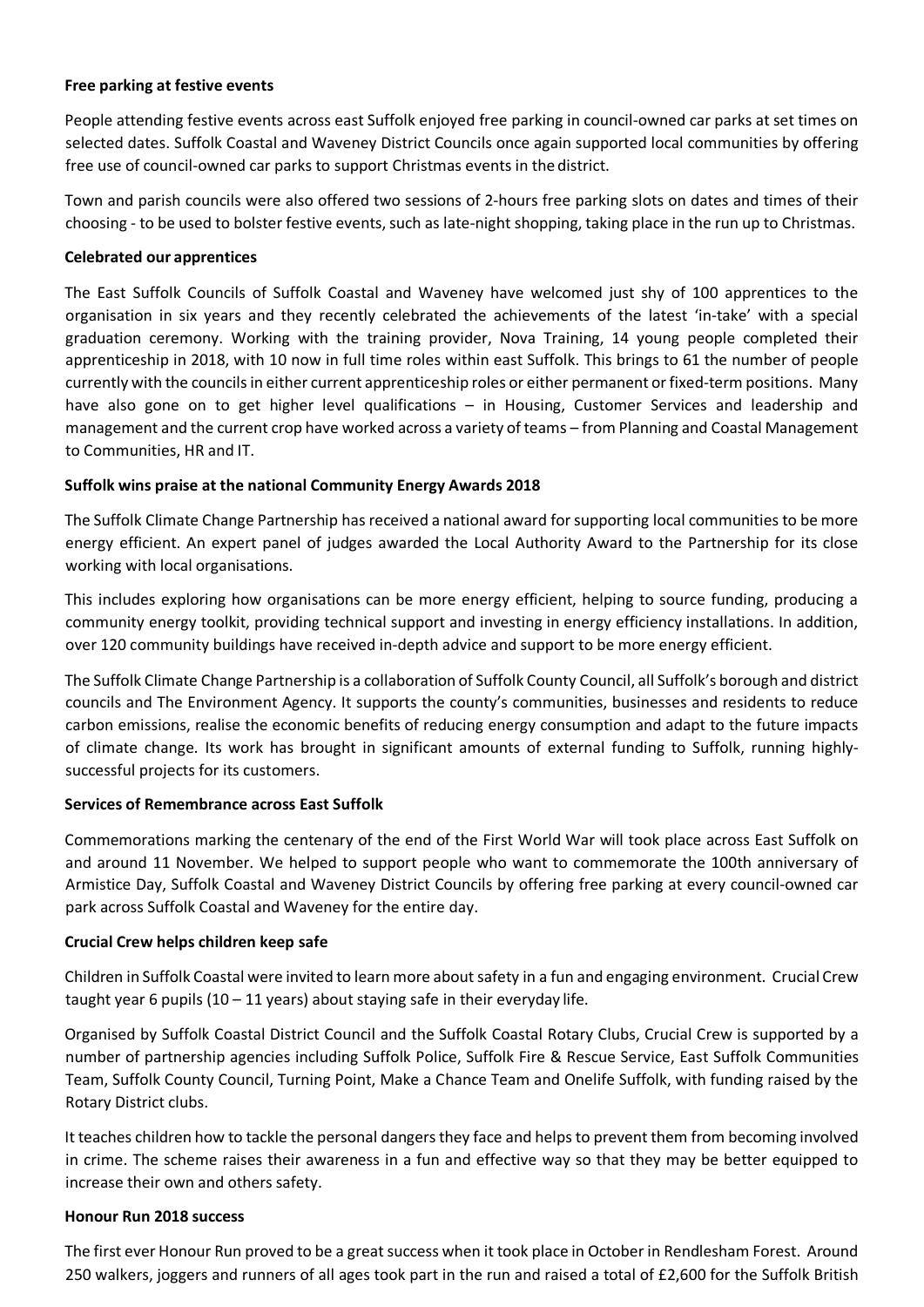Legion Poppy Appeal, which supports serving and ex-serving men and women in the armed forces. This was the first time we've put on this kind of event and it was a huge success. Thank you to everyone who took part in the run and all the volunteers who helped us run the event. We raised £2,600 for the Suffolk British Legion Poppy Appeal which is fantastic. The event was organised by Suffolk Coastal District Council and Suffolk British Legion with thanks going to the Forestry Commission and Rock Barracks who supported the event by letting us to use of the facilities.

#### Deben Leisure Centre was officially opened

The new and improved Deben Leisure Centre opened in June 2018, after undergoing a £3.5 million refurbishment, bringing state-of-the-art leisure facilities to Woodbridge. These include a swimming pool, spin studio, dance studio and 54 piece gym. The leisure centre was the first facility to be redeveloped as part of the council's five year programme of improvement to leisure provision and will be followed by Leiston and Felixstowe. In the year since its reopening membership attendances have exceeded all forecasts and is extremely popular with swimmers and gym users alike.

## Leiston Leisure Centre and Fitness Boost for Local Academy

The £3.5million refurbishment of Leiston Leisure Centre also gave a fitness boost to a local academy. Work began on Leiston Leisure Centre in September. As part of the refurbishment, the centre will get new, state-of-the-art leisure equipment.

However, the gym's current equipment was still high quality and has many years of use left in it, so Suffolk Coastal District Council donated it to the nearby Alde Valley Academy to bolster its ability to encourage youngsters to keep fit. Suffolk Coastal and Alde Valley Academy have worked closely together in the past and we look forward to continue to do so in the future to improve the health of the community and the quality of facilities available. The academy's Physical Education team choose a mixture of mainly Techno Gym CV and fixed resistance equipment from the leisure centre, which has now been installed and is available for use by the students. This 'recycling' of the gym equipment to the local academy supports Suffolk Coastal's strategic aim of encouraging people of all ages in the District to live healthier lifestyles and become more active.

The refurbished Leiston Leisure Centre has been designed with the Council's leisure development partner, Pulse Design & Build and operators, Places Leisure, to include a new spacious gym with modern equipment, and a new health suite by the pool area. The plans also include a high quality village style changing area by the pool. This will be family friendly with cubicles for parent and child, separate changing areas for groups, which can also be used by the public when empty and individual changing cubicles and showers.

More fitness classes will be available with two new dance studios and a group cycling studio, which will also serve as multi-bookable rooms as well as numerous other improvements.

The refurbishment is part of the Council's five year programme to improve leisure facilities for the district and encourage more people to become more active.

#### Much-needed parking boost for Woodbridge

The project to create much-needed car parking spaces in Woodbridge was completed in time for Easter. The project at Station Road car park provides an extra 50 parking spaces, speed humps and new bike racks. The installation of charging points for two electrical cars and the new ticket machine and tariff board will be completed shortly.

The first phase of the project started in November 2018 with the closure of The Avenue car park. An extra 13 parking spaces were created as well as new bike racks and the car park reopened to the public in January 2019. There is no exit from the car park for cars via Jetty Lane at the request of local residents – all traffic will exit via Station Road. This is to manage the traffic flow in the area.

## East Suffolk Area Parking Plan Consultation

Across Suffolk, we are in the process of transferring power to enforce on-street parking from the police to local authorities. Ahead of taking on civil parking enforcement (CPE), the Department for Transport requires that enforcement authorities wishing to operate CPE need to provide evidence of our parking policies and strategies.

#### Operation Camouflage, another success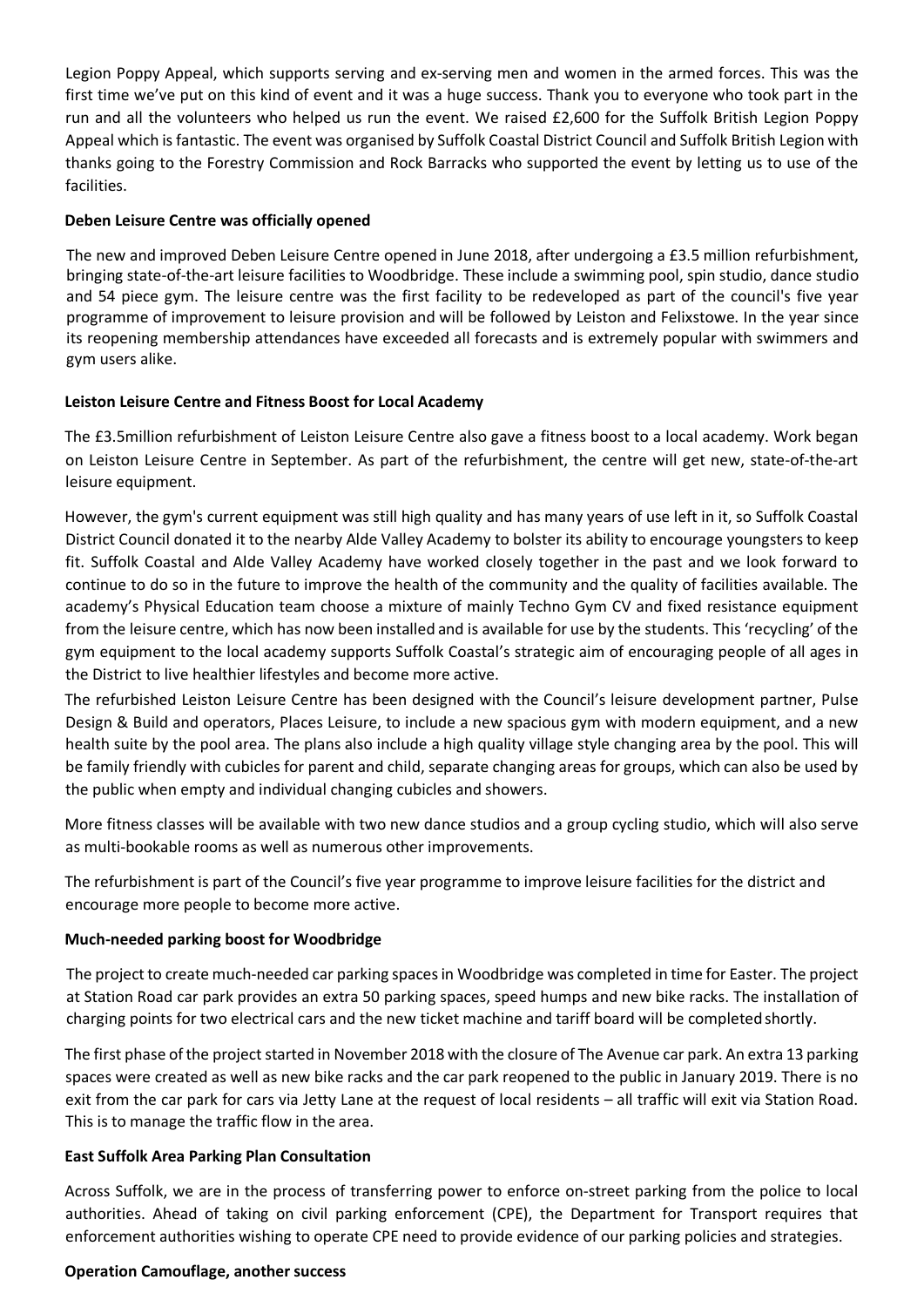Children in Suffolk Coastal were asked to put their best foot forward to have fun this summer at Operation Camouflage. The military-themed summer activity was back for the eleventh year running. The aim of the event, organised by Suffolk Coastal District Council and the Army Welfare Service (AWS) with funding contributed by The Soldiers' Charity, was to bring young people from different backgrounds together to do challenges and learn new skills while having fun.

## Suffolk geared up for top charity cycle ride

Following the success of the OVO Energy Women's Tour in Suffolk earlier, amateur cyclists were invited to have the chance to sample much of the route themselves. The event started and finished in Southwold, with cyclists taking on either a 30 or 80 mile route that combine roads that were being used for the opening stage of the OVO Energy Women's Tour with some that have been used in previous editions of the race – for example the beautiful coastal route from Thorpeness to Aldeburgh.

## Tackling dementia in young people

Suffolk Coastal residents were invited to work with Suffolk Mind to help tackle early onset dementia. Suffolk Mind is launching a new service to support people in Suffolk who have traits or a diagnosis of young onset dementia. Figures suggest that those who live with the condition may be up to 6-9% of all people with dementia. Overall in Suffolk, it is estimated that 12,800 people are living with dementia. To coincide with Dementia Action Week the Alzheimer's Society was present at our Customer Services centres to provide information, advice and support to those living with dementia and those who know someone living with dementia.

## Suffolk residents urged to be scam aware

East Suffolk and Suffolk Trading Standards are reminding and urging Suffolk residents to be scam aware. Last year, Citizens Advice found that almost three quarters of people surveyed had been targeted by a scam in the previous two years (2015-17). It is estimated that only 5-15% of scams are reported, and some people don't even know they have been scammed.

Scammers target people by post, phone calls, text messages, emails, and they even visit homes without any warning. Scams come in a variety of forms, from lottery scams to fake ticketing and emails, but ultimately a scam is any attempt to fraudulently obtain money or something else of value.

While new scams crop up all the time, the tactics of scammers remain the same. They will often:

- Contact you out of the blue
- Ask for personal or financial details
- Put you under pressure to respond quickly
- Ask you to keep their offer secret
- Make promises or offers that sound too good to be true
- Suffolk Trading Standards is advising residents to:
- Verify the identity of strangers
- Look out for grammatical or spelling mistakes in letters or flyers
- Never give out bank details
- Never send money to strangers
- Say no to persuasive sales talk

Suffolk Trading Standards has the ability to prosecute those who undertake these misleading actions and provides support and advice to victims of scams. As part of the fight against scammers, Suffolk Trading Standards implements 'No Cold Calling Zones', just one way that doorstep scams can be stopped. More information is available at: www.suffolk.gov.uk/nocoldcallingzone.

They also manage a Consumer Champion Network, where residents receive the latest information on scams which they pass on to their local communities. Anyone can become a Consumer Champion by visiting: www.suffolk.gov.uk/JoinTheFight.

Scammers often target the county's most vulnerable residents, but this is not always the case, therefore all Suffolk residents must be vigilant. We urge anyone who is concerned that they or a friend or family member might have